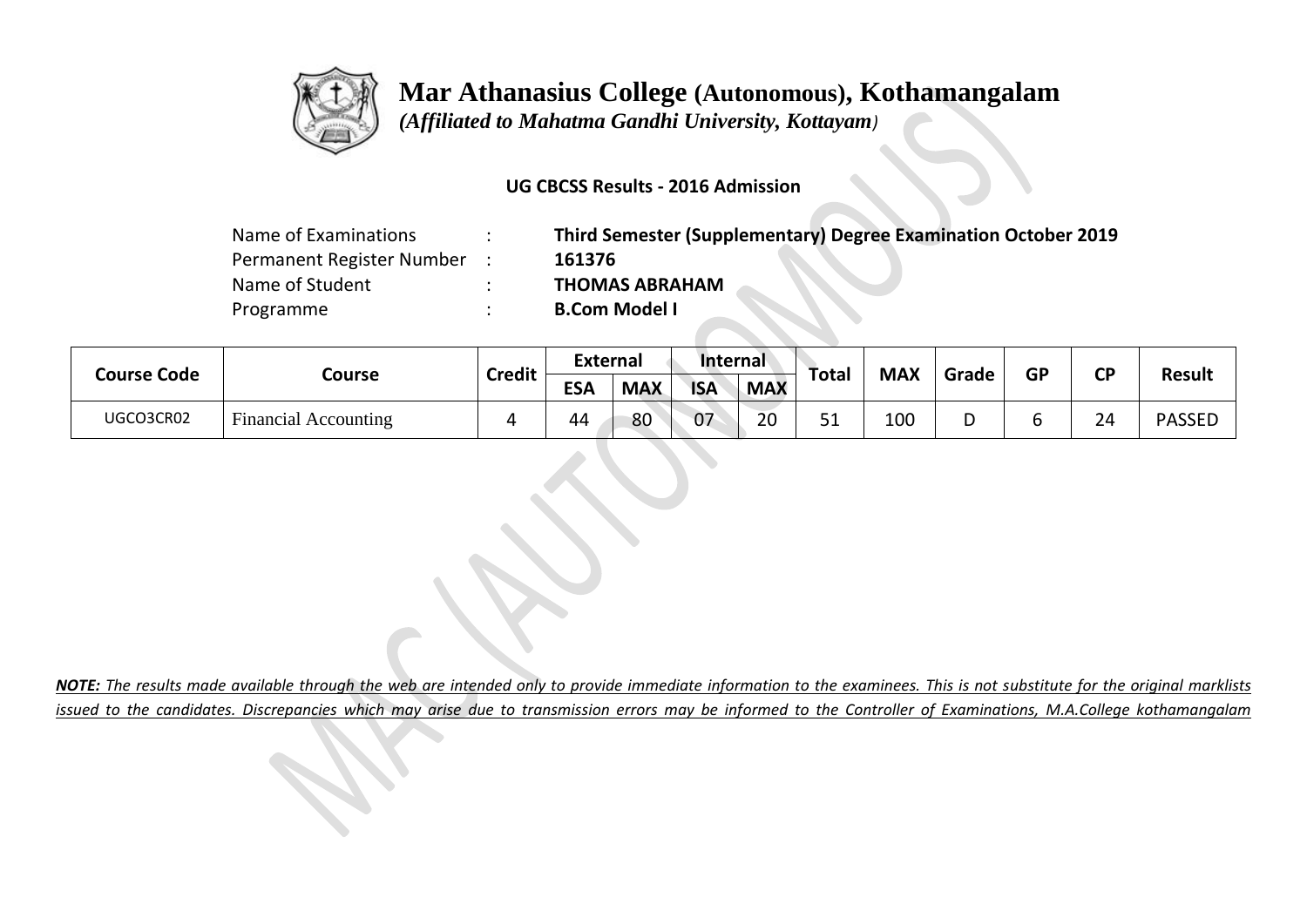

# **Mar Athanasius College (Autonomous), Kothamangalam**

 *(Affiliated to Mahatma Gandhi University, Kottayam)*

### **UG CBCSS Results - 2016 Admission**

| Name of Examinations      | Third Semester (Supplementary) Degree Examination October 2019 |
|---------------------------|----------------------------------------------------------------|
| Permanent Register Number | 161377                                                         |
| Name of Student           | <b>THOMAS SABIN</b>                                            |
| Programme                 | <b>B.Com Model I</b>                                           |

| <b>Course Code</b> | Course                    | <b>Credit</b> | External   |            | Internal   |            | <b>Total</b> | <b>MAX</b> |       | <b>GP</b> | σD                | <b>Result</b> |
|--------------------|---------------------------|---------------|------------|------------|------------|------------|--------------|------------|-------|-----------|-------------------|---------------|
|                    |                           |               | <b>ESA</b> | <b>MAX</b> | <b>ISA</b> | <b>MAX</b> |              |            | Grade |           |                   |               |
| UGEN3CC02          | Perspective In Literature |               | 40         | 80         | 09         | 20         | 49           | 100        |       |           | . .<br><b>. .</b> | <b>PASSED</b> |

*NOTE: The results made available through the web are intended only to provide immediate information to the examinees. This is not substitute for the original marklists issued to the candidates. Discrepancies which may arise due to transmission errors may be informed to the Controller of Examinations, M.A.College kothamangalam*